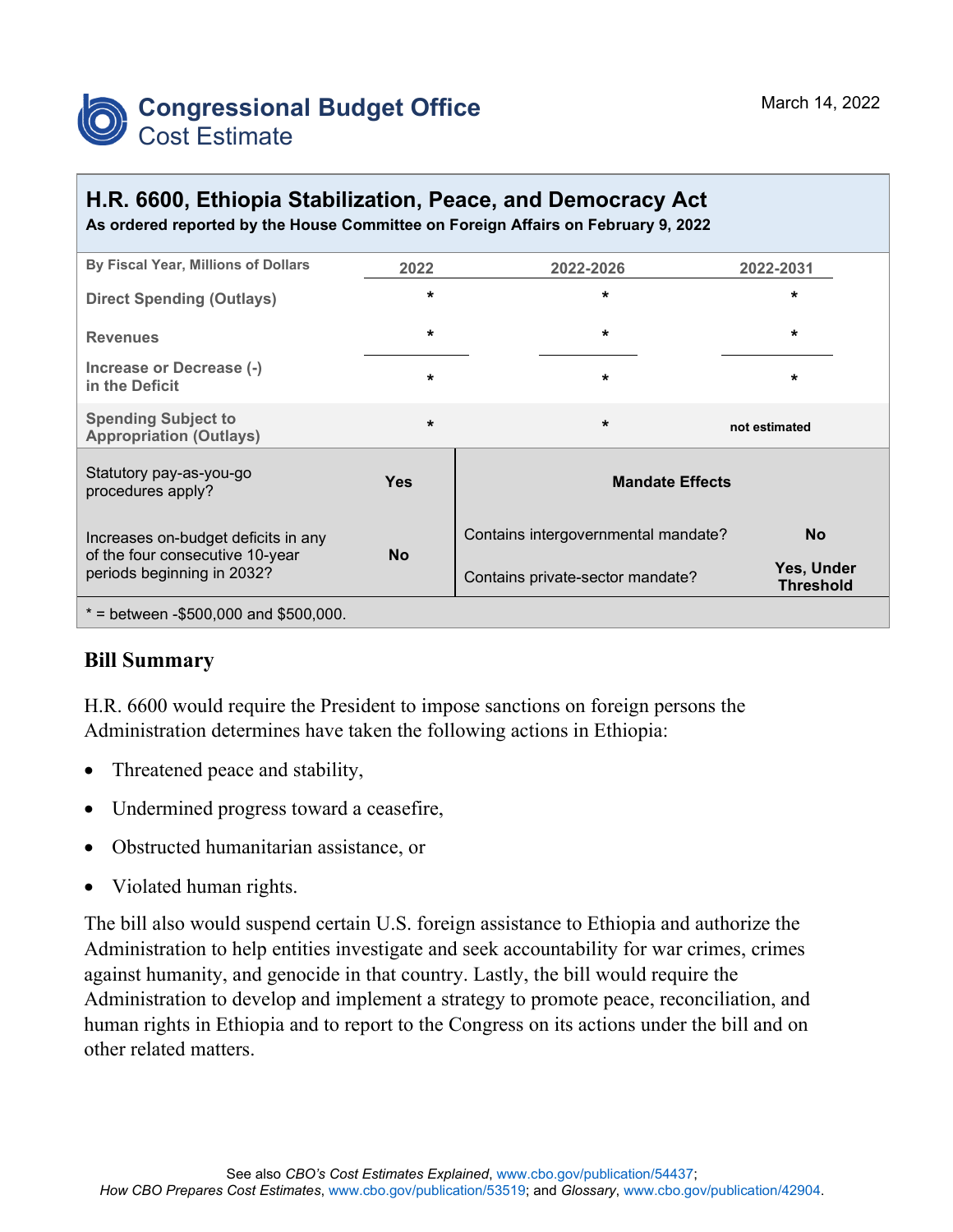

## **Estimated Federal Cost**

In September 2021, the Administration imposed similar sanctions under Executive Order 14046. If enactment of the bill leads the Administration to broaden those sanctions, more people would be denied visas by the Department of State, resulting in an insignificant decrease in revenues from fees. Although most visa fees are retained by the department and spent without further appropriation, some collections are deposited into the Treasury as revenues. Denying foreign nationals entry into the United States also would reduce direct spending on federal benefits (emergency Medicaid or federal subsidies for health insurance, for example) for which those people might otherwise be eligible.

Sanctions under the bill also would increase the number of people who are subject to civil or criminal monetary penalties. Those penalties are recorded as revenues, and a portion can be spent without further appropriation. In addition, the bill would block transactions in certain assets and property that are in the United States or that come under the control of people in the United States.

Using data about the effects of similar sanctions, CBO estimates that any additional sanctions would affect a small number of people; thus, enacting H.R. 6600 would have insignificant effects on revenues and direct spending, and would, on net, reduce deficits by insignificant amounts over the 2022-2031 period.

The United States already has wide-ranging restrictions on foreign assistance to Ethiopia. The Department of State currently provides assistance to entities that investigate and preserve evidence of war crimes, crimes against humanity, and genocide around the world. While it is possible that the department would increase such assistance to Ethiopia under the bill, CBO has no basis for estimating such additional amounts. On the basis of information about similar reporting requirements, CBO estimates that providing the reports required under the bill would cost less than \$500,000 over the 2022-2026 period. Such spending would be subject to the availability of appropriated funds.

#### **Mandates**

H.R. 6600 would impose a private-sector mandate as defined in the Unfunded Mandates Reform Act (UMRA). It would prohibit individuals or entities in the United States from engaging in transactions involving assets and property that have been frozen by sanctions required in the bill. Those transactions are otherwise permitted under current law. The cost of the mandate would be any income lost as a consequence. CBO expects that because a small number of people or entities would be affected, the loss of income from any incremental increase in restrictions imposed by the bill would be small as well. CBO estimates that the